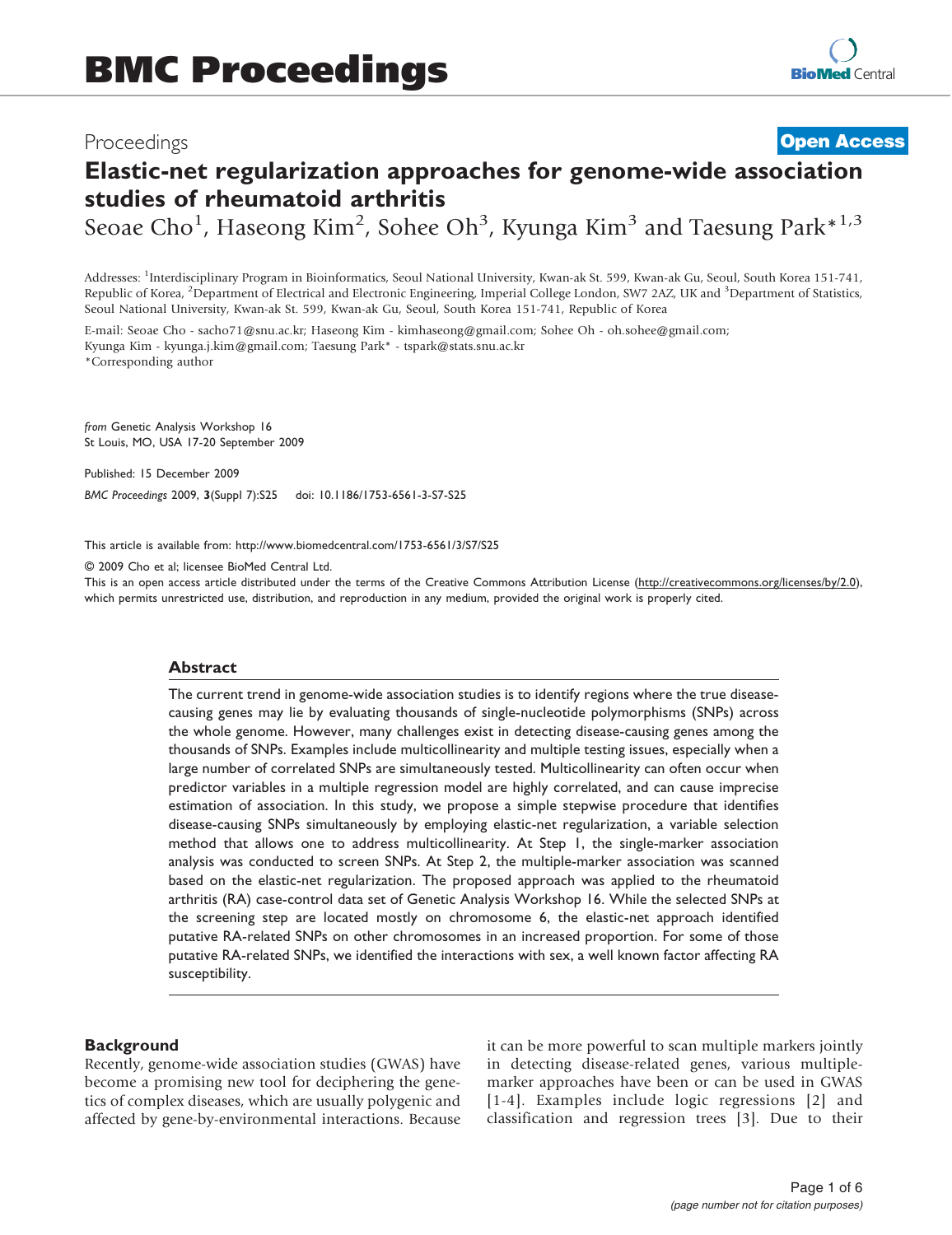sequential selection processes, these methods may miss the overall correlation structure of the genes. Another example is random forest [[4](#page-4-0)], based on which true disease-causing genes can be hidden due to other genes; the identification result may not be robust.

In this study, we propose a simple stepwise procedure that employs the elastic-net regularization-based approach [\[5\]](#page-4-0) to take the overall correlation structure of single-nucleotide polymorphisms (SNPs) into account when selecting disease-causing genes automatically in GWAS. Because the elastic net imposes on a combination of lasso and ridge penalties [[6](#page-5-0),[7](#page-5-0)], it provides a more reproducible prediction than using multiple regression, especially when there are highly correlated predictors (e.g., SNPs in high linkage disequilibrium). Our approach consists of two main steps, called the screen step and the elastic-net step. At the screen step, we eliminate most of noise SNPs via single-marker association tests, and select the largest number of candidate SNPs that can be analyzed by the elastic-net approach at the next step. At the elastic-net step, putative disease-causing SNPs are jointly identified based on multiple logistic regressions with the screened SNPs via the elastic net. Interactions between SNP and non-genotypic factor (e.g., sex) can also be examined.

The proposed approach was applied to the rheumatoid arthritis (RA) case-control dataset of Genetic Analysis Workshop 16 (GAW16). RA is a complex disease with a moderately strong genetic component. It is generally known that females are at a higher risk than males and the mean onset of disease is in the fifth decade. Many studies have implicated the HLA region on chromosome 6p21, with consistent evidence for several DR alleles contributing to risk [[8](#page-5-0)]. Among the non-HLA loci, PTPN22 on chromosome 1p13, a gene coding for protein tyrosine non-receptor22, is considered as a strong candidate RA-susceptibility gene [[9](#page-5-0)]. Recently, a functional SNP in this PTPN22 gene was reported to be associated with RA [[10\]](#page-5-0). There remains much to learn about the genetic susceptibility for RA, including possible gene-by-environmental interactions.

### Methods

#### Genotype data and sample

The RA data from GAW16 included 545,080 SNPs genotyped by Illumina (550 k chip) along with covariates for 908 cases and 1260 controls. We adjusted population stratification using the computer program Eigenstrat [[11\]](#page-5-0) by excluding 20 outliers from the samples. Also, the samples showing sex matching error were filtered [\[12](#page-5-0)]. We excluded SNPs with >10% missing genotype, with minor allele frequencies <5%, and/or with  $p \lt 0.001$  from Hardy-Weinberg equilibrium tests. As a result, 474,499 SNPs passed our quality control filters and were used in the proposed stepwise analyses.

#### Step 1: Screening SNPs via single-marker association tests

For each single SNP, the disease association is tested using the following logistic regression model adjusted by sex, under the additive mode of inheritance:

$$
\log \mathrm{it}(\pi) = \beta_0 + \beta_1 \mathrm{SEX} + \beta_2 \mathrm{SNP}_i,\tag{1}
$$

where  $\pi$  represents the probability of getting the disease. Among the SNPs showing the strongest associations, we select the largest number of SNPs that can be analyzed in the penalized logistic regression via the elastic net at the next step. This screening step is needed to address the computational limitation when applying the penalized logistic regression via the elastic net to multiple SNPs.

# Step 2: Penalized logistic regression models via the elastic net

In this step, putative disease-causing SNPs are identified via elastic-net-based variable selection. The elastic-net method is particularly useful when the number of highly correlated predictor variables  $(p)$  is much larger than the sample size (N). The elastic-net regularization approach solves the following problem:

$$
\min_{(\beta_0,\beta)\in\mathfrak{R}^{p+1}}\left[\frac{1}{2N}\sum_{i=1}^N(\gamma_i-\beta_0-x_i^T\beta)^2+\lambda P_\alpha(\beta)\right],\quad (2)
$$

where the elastic-net penalty is defined as

$$
P_{\alpha}(\beta) = (1 - \alpha) \frac{1}{2} ||\beta||_{l_2}^2 + \alpha ||\beta||_{l_1} = \sum_{j=1}^p \left[ \frac{1}{2} (1 - \alpha) \beta_j^2 + \alpha ||\beta_j|| \right].
$$
\n(3)

The elastic-net penalty creates a useful a compromise between the ridge-regression penalty ( $\alpha$  = 0) [[9](#page-5-0)] and the lasso penalty ( $\alpha$  = 1) [\[10](#page-5-0)]. The elastic net with  $\alpha$  = 1 -  $\varepsilon$ for some small  $\varepsilon > 0$  performs much like the lasso, but is robust to extreme correlations among predictor variables. Moreover, the elastic net does both shrinkage and automatic variable selection simultaneously. The choice of the regularization parameter  $(\lambda)$  is critical to selecting important variables with accurate estimation. Tuning parameters  $\alpha$  and  $\lambda$  are usually selected to minimize mean-squared prediction error based on cross-validations (e.g., 5-fold).

Because the effect of genotype variations (i.e., SNPs) on disease status can be modified by other factors (in our study, sex), we consider the following multiple logistic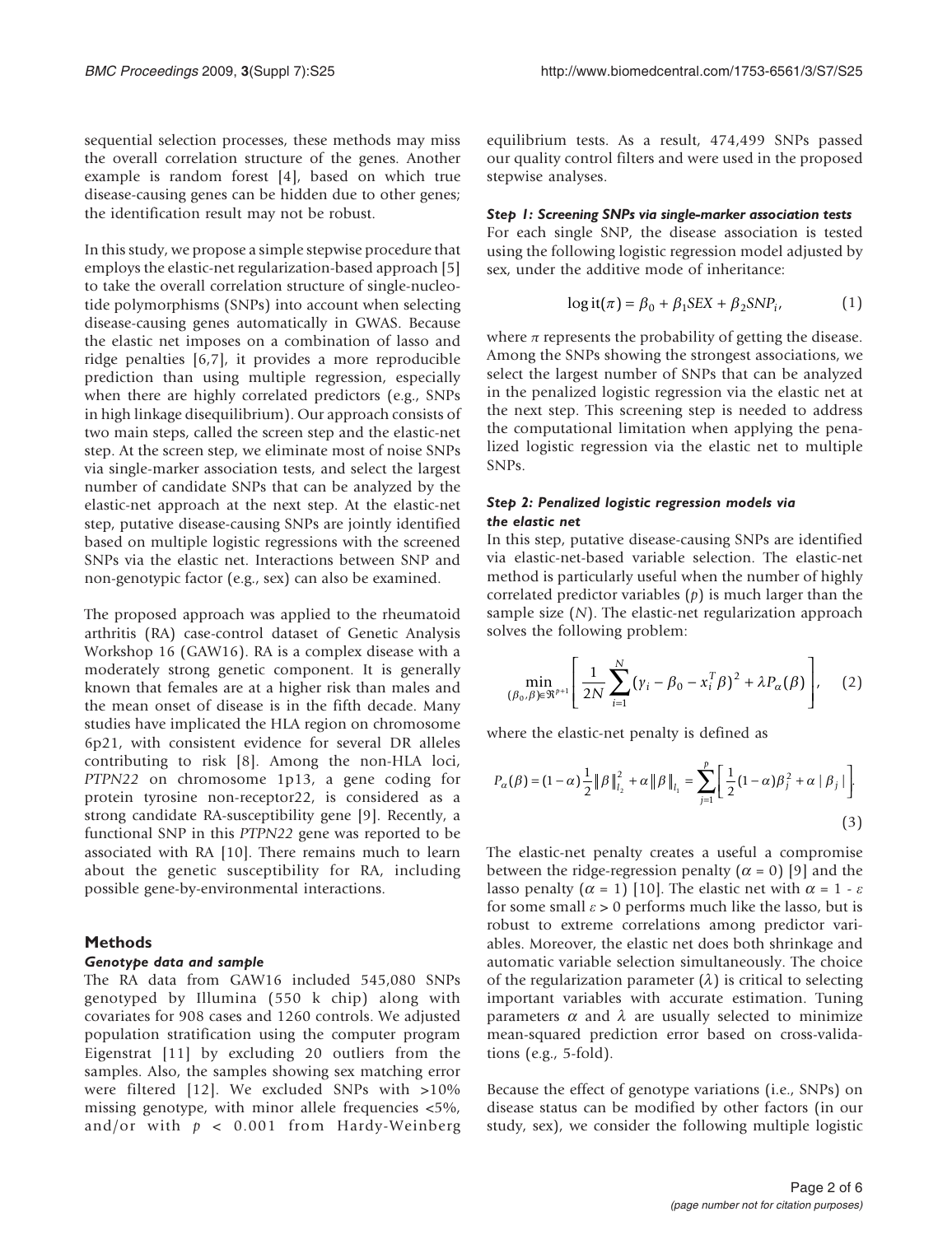regression models to examine the SNP main effects (M1) and also interaction effects of SNPs with sex (M2).

$$
logit(\pi) = \beta_0 + \beta_1 SEX + \sum_{i=1}^{N_{SNP}} \beta_{2i} SNP_i
$$
 (M1)

$$
logit(\pi) = \beta_0 + \beta_1 SEX + \sum_{i=1}^{N_{SNP}} \beta_{2i} SNP_i + \sum_{i=1}^{N_{SNP}} \beta_{12i}SEX * SNP_i,
$$
\n(M2)

where  $\pi$  represents the probability of getting the disease. When M1 is used with the elastic-net penalties, the SEX variable is not penalized to adjust the sex effect in selecting SNP main effects. Note that main effect terms of both SEX and SNPs are not penalized when examining the SNP-by-sex interactions in M2. In this study, we use a library 'glmnet' in R statistical package [http://www.](http://www.r-�project.org) [r-project.org](http://www.r-�project.org) to conduct the penalized logistic regressions via the elastic-net.

#### **Results**

#### Single-marker associations

The single-marker association test was conducted for each SNP, and 48,336 SNPs showed p-values below 0.05 (Figure 1). Some SNPs are in HLA-DRB1 and PTPN22, which were already known to be RA-susceptibility genes [[8-10](#page-5-0)]. Among the 48,336 SNPs, we chose the top 1000, 2000, and 3000 significant SNPs for Step 2.

#### Main effect analysis via elastic-net (M1)

We applied the model M1 via the elastic net to top 1000, 2000, and 3000 SNPs selected at the first step. Among top 1000 SNPs, 250 SNPs were identified with main effects as putative RA-related SNPs while 360 SNPs were detected among the top 2000 and 398 SNPs among the top 3000. Those with the ten largest main effects are listed in [Table 1.](#page-3-0) The resulting putative RA-related SNPs are displayed across the whole genome in Figure 1. Across the screening choices, 81 SNPs were commonly selected. Among those SNPs, 23 SNPs were identified also from single-marker association analyses after 5% Bonferroni multiplicity correction, and (except three SNPs) are located on chromosome 6. For examples, rs2395175 and rs660895 in HLA-DRB1 and HLA-DRA on chromosome 6 had p-values of  $1.08 \times 10^{-87}$  and  $7.16 \times$  $10^{-90}$ , respectively, from single-marker association test. However, 58 overlapping SNPs that were not identified from single-marker association analyses were found on various chromosomes. Some SNPs are located on known genes, such as AMFR, ANKRD35, ECT2, TARBP1, ZFP92, and ZFPM2. For instance, rs2440468 is located in AMFR (autocrine motility factor receptor) gene on chromosome 16. AMF secretion and receptor levels are closely related to RA as well as tumor malignancy [[13\]](#page-5-0). Note that RA-susceptibility odds ratios (ORs) of AG and GG against AA were 0.78 and 0.57, respectively, for this SNP. However, rs2440468 had a p-value =  $5.74 \times 10^{-5}$  for singlemarker association test. While the evidence for singlemarker based association at chromosome 6 with RA has been previously identified by numerous studies [[1\]](#page-4-0), our



#### Figure 1

**Genome-wide scan for RA-SNP association**. The  $p$ -values  $\leq$  0.05 from single SNP association tests were plotted in -log<sub>10</sub> scale against chromosomal positions of the corresponding 48,366 SNPs. Blue and light blue were used to distinguish chromosomes. Red indicates potential RA-related SNPs that were identified by fitting the penalized logistic regression model (M1) via elastic-net using top 3000 of those 48,366 SNPs.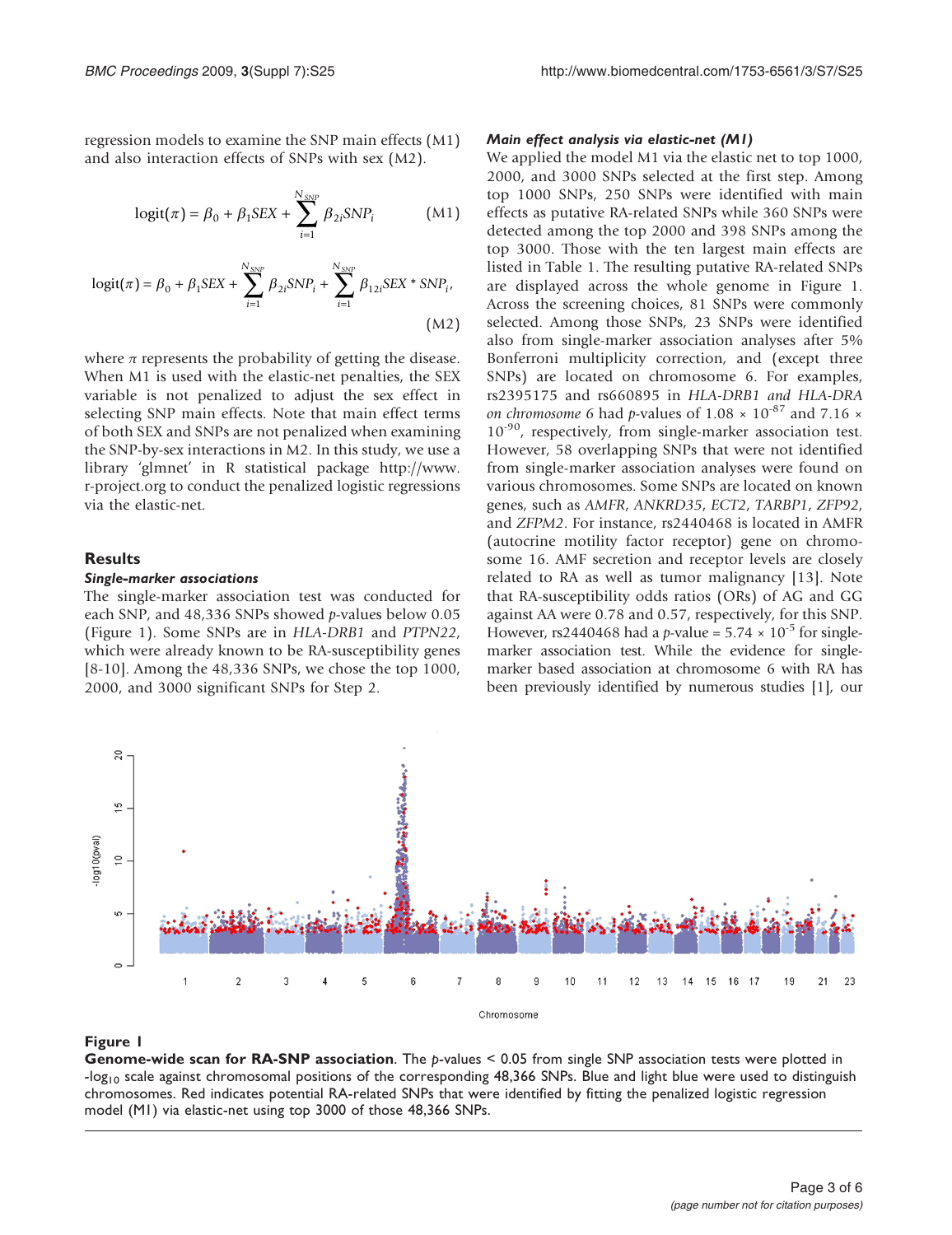<span id="page-3-0"></span>

| Table 1: RA-related SNPs identified with ten largest main effects |
|-------------------------------------------------------------------|
| via the elastic-net method (MI)                                   |

| <b>SNP</b>      | Chromosome <sup>a</sup> | Coefficient <sup>b</sup> |
|-----------------|-------------------------|--------------------------|
| <b>Top 1000</b> |                         |                          |
| rs6903608       | 6                       | $-0.3413$                |
| rs2395185       | 6                       | 0.3285                   |
| rs11686264      | $\overline{2}$          | $-0.3284$                |
| rs6981223       | 8                       | $-0.31$                  |
| rs10948693      | 6                       | $-0.2813$                |
| rs9727917       | I                       | $-0.2806$                |
| rs2440468       | 16                      | $-0.2736$                |
| rs4499874       | 5                       | 0.2714                   |
| rs9275595       | 6                       | 0.2641                   |
| rs7970893       | $\overline{2}$          | $-0.2492$                |
| Top 2000        |                         |                          |
| rs2395175       | 6                       | 0.2522                   |
| rs6903608       | 6                       | $-0.2299$                |
| rs10094729      | 8                       | $-0.166$                 |
| rs2101613       | 10                      | $-0.1613$                |
| rs6910071       | 6                       | 0.1529                   |
| rs660895        | 6                       | 0.1522                   |
| rs9277554       | 6                       | $-0.1468$                |
| rs12203592      | 6                       | $-0.1401$                |
| rs2578240       | 9                       | 0.1356                   |
| rs9275572       | 6                       | $-0.1353$                |
| Top 3000        |                         |                          |
| rs2395175       | 6                       | 0.3532                   |
| rs660895        | 6                       | 0.2302                   |
| rs9275572       | 6                       | $-0.219$                 |
| rs10094729      | 8                       | $-0.1972$                |
| rs6903608       | 6                       | $-0.1889$                |
| rs3873444       | 6                       | $-0.1403$                |
| rs7970893       | 12                      | $-0.1321$                |
| rs234592        | 4                       | $-0.1316$                |
| rs10789176      | T                       | $-0.125$                 |
| rs9275601       | 6                       | $-0.1221$                |

<sup>a</sup>Chromosome where SNP is located.

<sup>b</sup>Coefficient representing size and direction of SNP main effect.

results indicate that putative RA-related SNPs were also distributed across several other regions outside of the chromosome 6 [\(Figure 2\)](#page-4-0).

#### Interaction analysis with sex via elastic-net (M2)

To investigate SNPs with effects on RA-susceptibility that varied across sexes, we performed interaction analysis (M2) with the putative RA-related SNPs from M1 for each screening choice (i.e., top 1000, 2000, and 3000). We identified 71 SNPs and 132 SNPs with the SNP-bysex interaction for each choice of top 1000 and top 2000, while 105 SNPs showed interactions for top 3000 choice. Those with five largest interactions effects are summarized in [Table 2](#page-4-0). For each sex, we investigated RAsusceptibility OR of each genotype against major-allele homozygote. For example, rs2044750 showed heterozygote OR of 1.12 and 1.71 for female and male, respectively. The OR for AA is 1.37 for female and 2.37 for male. This SNP is located in nuclear factor of activated T cell 1 (NFATc1), a transcription factor on

chromosome 18, which has recently been shown to be related to osteoporosis, bone metastasis, and rheumatoid arthritis [[14](#page-5-0)]. Note that rs2044750 showed a nonsmall *p*-value of 0.00041 at single-marker association test. Note that ten SNPs overlapped across the screening choices. Out of ten SNPs, we found six SNPs in known genes, such as C19orf2, CUGBP2, ECT2, TBC1D8, and WNT3.

## **Discussion**

We have proposed a simple stepwise approach that employs the multiple logistic regression model with the elastic-net penalties to detect disease-causing genes across a whole genome in GWAS. The elastic-net method using both lasso and ridge penalties has several advantages in identifying disease-causing SNPs jointly in GWAS. First, automatic variable selection and continuous shrinkage can be simultaneously performed. Second, it can select groups of many highly correlated SNPs, which may cause a multicollinearity problem in classical multiple linear regressions. Third, the shrinkage feature of the elastic net enables us to include all the interaction terms between SNPs and non-genotypic factors as well as SNP main effects into a model. Also, rather than searching for potential SNPs along the entire chromosome directly, our approach provides an efficient search by using a multi-step procedure to handle the extremely large number of potential SNP patterns in GWAS.

Although most putative RA-related SNPs were found in chromosome 6, we also identified additional susceptibility genes in other chromosomes. Our findings need to be replicated in an independent dataset or to be functionally validated in the future in order to declare the biological significance. There is disagreement in results across the screening choices. There are possible causes that result in this discrepancy. First, the missing data caused large differences in the results. We removed some samples and SNPs to make datasets complete because the elastic-net regression method we employed does not allow for missing data. So the three datasets according to the screening choices ended up with different sample sizes. The difference in sample size was large in the previous analysis, and we tried to make the sample sizes similar in the updated analysis. Even though the previous analysis had a similar sample size, there are about only 70% overlapping samples, as shown below. This explains why we had more common SNPs in the updated results. This missing data problem would be avoided by using a proper imputation method for missing data. Second, depending on the correlation structures among SNPs, the elastic-net regression method may provide different results because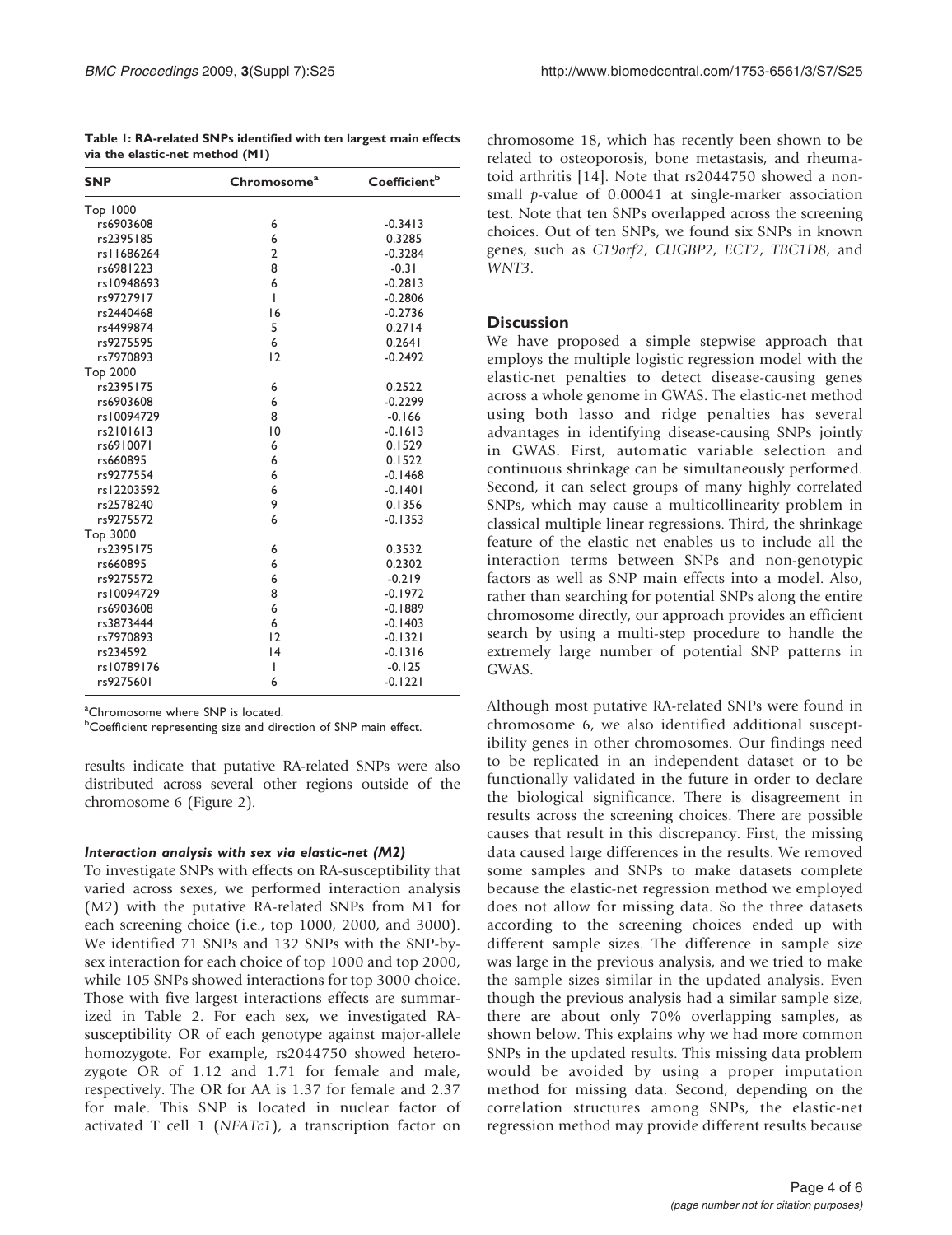<span id="page-4-0"></span>

Distributions of top 3000 screened SNPs vs. 398 potential RA-related SNPs across chromosomes. For each chromosome, blue bars represent the number of SNPs that were selected as top 3000 SNPs via single SNP association tests at Step 1; and red bars represent the number of potential RA-related SNPs that were identified at Step 2 by fitting penalized logistic regression model (M1) via elastic-net using the top 3000 screened SNPs.

#### Table 2: RA-related SNPs identified with sex-by-SNP interaction via the elastic-net method (M2)

| <b>SNP</b> | Chromosome <sup>a</sup> | Coefficient <sup>b</sup> |
|------------|-------------------------|--------------------------|
| Top 1000   |                         |                          |
| rs2858870  | 6                       | $-0.329$                 |
| rs9727917  | ı                       | $-0.2572$                |
| rs10184573 | 2                       | $-0.2347$                |
| rs10514911 | 17                      | 0.2314                   |
| rs11703151 | 22                      | 0.2077                   |
| Top 2000   |                         |                          |
| rs6903608  | 6                       | $-0.538$                 |
| rs1217675  | 8                       | 0.5188                   |
| rs560271   | 17                      | $-0.5169$                |
| rs201119   | 10                      | $-0.4943$                |
| rs2044750  | 18                      | $-0.4812$                |
| Top 3000   |                         |                          |
| rs3873444  | 6                       | $-0.3573$                |
| rs948195   | Н                       | $-0.3233$                |
| rs2579088  | 12                      | 0.3063                   |
| rs13277113 | 8                       | 0.303                    |
| rs12407970 | ı                       | 0.2787                   |

<sup>a</sup>Chromosome where SNP is located.

**bCoefficient representing size and direction of SNP main effect.** 

it considers the correlation structure when selecting variables.

# List of abbreviations used

GAW16: Genetic Analysis Workshop 16; GWAS: Genome-wide association study; OR: Odds ratio; RA: Rheumatoid arthritis; SNPs: Single-nucleotide polymorphisms.

# Competing interests

The authors declare that they have no competing interests.

# Authors' contributions

HK and SO participated in statistical analysis. SC participated in the design of the study, performed the statistical analysis, and drafted the manuscript. KK and TP conceived of the study, and participated in its design and coordination and helped to draft the manuscript. All authors read and approved the final manuscript.

#### Acknowledgements

The Genetic Analysis Workshops are supported by NIH grant R01 GM031575 from the National Institute of General Medical Sciences. The work was supported by the National Research Laboratory Program of Korea Science and Engineering Foundation (M10500000126).

This article has been published as part of BMC Proceedings Volume 3 Supplement 7, 2009: Genetic Analysis Workshop 16. The full contents of the supplement are available online at [http://www.biomedcentral.com/](http://www.biomedcentral.com/1753-6561/3?issue=S7) [1753-6561/3?issue=S7](http://www.biomedcentral.com/1753-6561/3?issue=S7).

#### **References**

- 1. Ye Y, Zhong X and Zhang H: [A genome-wide tree- and forest](http://www.ncbi.nlm.nih.gov/pubmed/16451594?dopt=Abstract)[based association analysis of comorbidity of alcoholism and](http://www.ncbi.nlm.nih.gov/pubmed/16451594?dopt=Abstract) [smoking.](http://www.ncbi.nlm.nih.gov/pubmed/16451594?dopt=Abstract) BMC Genetics 2005, 6(Suppl 1):S135.
- 2. Schwendeer H and Ickstadt K: **[Identification of SNP interactions](http://www.ncbi.nlm.nih.gov/pubmed/17578898?dopt=Abstract)**<br>[using logic regression.](http://www.ncbi.nlm.nih.gov/pubmed/17578898?dopt=Abstract) Biostatistics 2008, 9:187–198.
- 3. Breiman L, Friedman J, Olshen R and Stone C: Classification and Regression Trees.New York: Chapman & Hall; 1984.
- 4. Breiman L: Random forests. Mach Learn 2001, 45:5–32.
- 5. Zou H and Hastie T: Regularization and variable selection via the elastic net. J Roy Stat Soc Ser B 2005, 67:301-320.